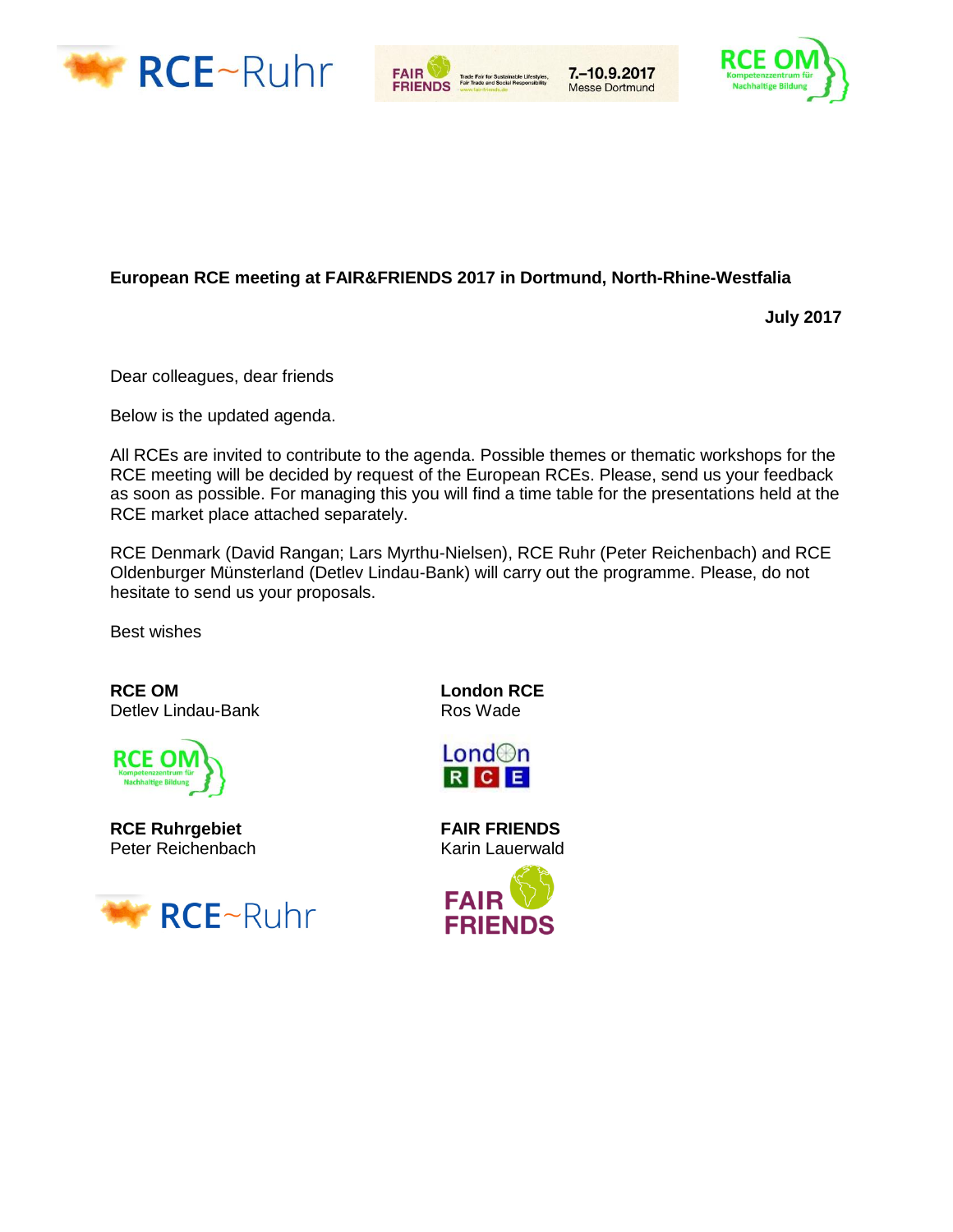





# **Agenda of European RCEs meeting**

from September 8<sup>th</sup> and September 9<sup>th</sup>, 2017

# **Venue:**

Messe Westfalenhallen Dortmund GmbH**,** Strobelallee 45, 44139 Dortmund

# **Aims:**

- Community building
- Discussing actions on GAP and SDG´s Europe-wide
- Continuing the discussion of the topics raised during the European RCE meeting held in London, June 2016
- Sharing the work of European RCEs and learning from each other
- Developing joint ventures and beginning to plan potential collaborative activities
- Seeking a funding strategy
- Enjoying networking with like-minded colleagues

# **Outputs:**

- A report of the meeting
- Publication as a joint activity of European RCEs
- Contribution to Fair Friends (Market place of RCEs in Europe)
- Agenda for future work of RCEs in Europe

## **RCE-Meeting Programme**

#### **Thursday 7th September 2017**

| 17.00 - 18.30 | Come together, refreshments, registration at the RCE market place |
|---------------|-------------------------------------------------------------------|
| 19.00         | Dinner                                                            |

## **Friday 8 th September 2017**

| 9.00-9.30<br>$9.30 - 10.30$ | Registration and refreshments<br>Welcome and introductions<br>Official opening<br>Kick-off speech<br>$\bullet$ |
|-----------------------------|----------------------------------------------------------------------------------------------------------------|
| $10.30 - 11.00$             | Coffee break                                                                                                   |
| $11.00 - 12.30$             | Community building with Manitonquat                                                                            |
|                             | Manitonquat (born 1929) shows us his community building method "The<br>way of the circle"                      |
| $12.30 - 13.00$             | Introduction to the topics and workshops (chairs of workshops)                                                 |
|                             | Clustering                                                                                                     |
| $13.00 - 13.30$             | Lunch                                                                                                          |
|                             |                                                                                                                |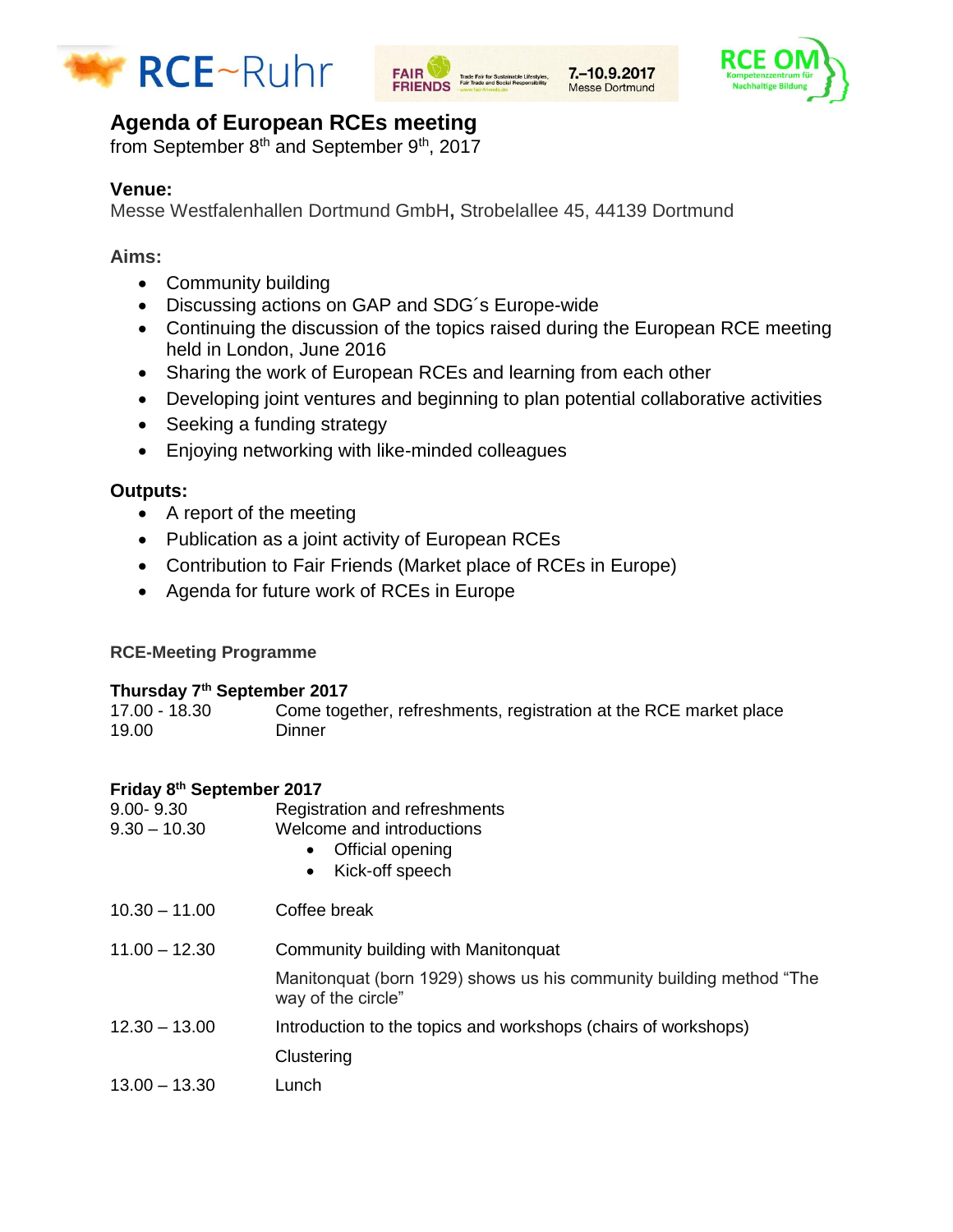





#### **Friday 8th September 2017**

| $13.30 - 14.00$ | Plenary - Keynote:<br>Refugees, migration and the contribution of the European RCE-community<br>(Ros Wade, RCE London)                                                                                                                                                                                                                                                                                            |  |
|-----------------|-------------------------------------------------------------------------------------------------------------------------------------------------------------------------------------------------------------------------------------------------------------------------------------------------------------------------------------------------------------------------------------------------------------------|--|
| $14.00 - 15.00$ | <b>Workshop Session 1</b><br>Participation and ESD (Annette Rinn, BEnE Munich)<br>Digital lifestyle (Christian Büttner, RCE Nürnberg)<br>$\bullet$<br>Refugees and migration (Ros Wade, RCE London)<br>٠<br>Curriculum development for ESD in vocational schools (Detlev<br>$\bullet$<br>Lindau-Bank, Lukas Scherak, RCE Oldenburger Münsterland)<br>TING network (Peter Reichenbach, RCE Ruhr)<br>$\bullet$<br>. |  |
| $15.00 - 15.30$ | Coffee break                                                                                                                                                                                                                                                                                                                                                                                                      |  |
| $15.30 - 16.30$ | <b>Guided tour of "Fair Friends"</b>                                                                                                                                                                                                                                                                                                                                                                              |  |
| $16.30 - 17.00$ | Plenary - Input:<br>Consumption and production: Connecting regional activities with the global<br>discourse                                                                                                                                                                                                                                                                                                       |  |
| $17.00 - 18.00$ | Workshop session II<br>same groups or different topics, depending on the contributions<br>$\circ$                                                                                                                                                                                                                                                                                                                 |  |
| $18.00 - 18.30$ | Plenary session – presentation of workshop results                                                                                                                                                                                                                                                                                                                                                                |  |
| 19.00           | Dinner at the venue                                                                                                                                                                                                                                                                                                                                                                                               |  |

## **Saturday 9th September 2017**

| $9.30 - 10.00$ | Opening session |
|----------------|-----------------|
|                |                 |

- 10.00 11.00 Planning for tomorrow Future of RCEs and ESD Panel with representatives from UNESCO-bodies, EU etc. (*Professeur Michel RICARD, Président de l'Université Virtuelle Environnement et Développement durable –UVED, Zinaida Fadeeva, UNU-IAS)*
- 11.00 11.30 Coffee break
- 11.30 12.30 Future of RCEs in Europe Panel with representatives from UNU-IAS (Zinaida Fadeeva), RCErepresentatives from Europe
- 12.30 13.00 Plenary discussion about the future of RCEs.